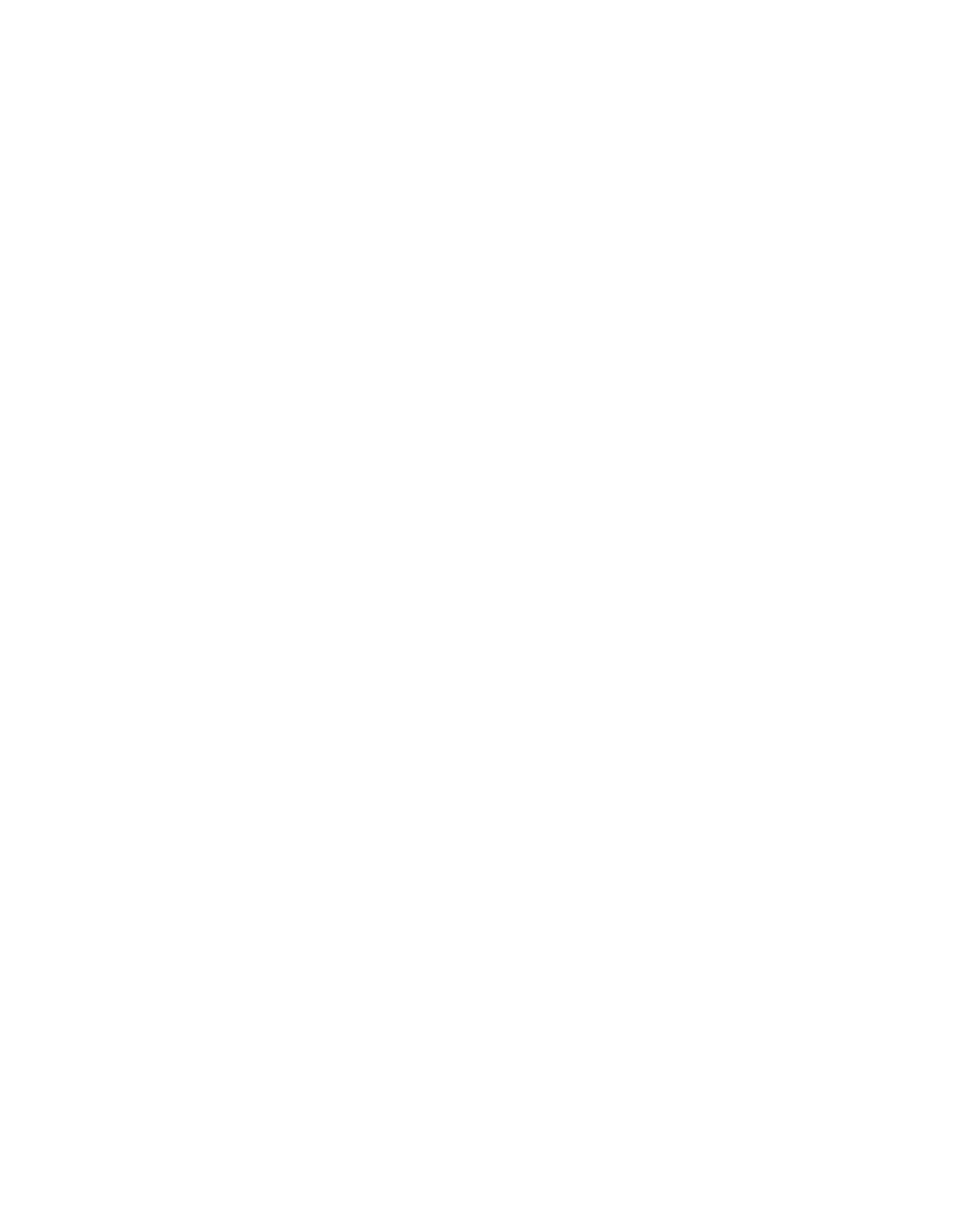- ESAAC subcommittee on Fall Reading Break has been formed, will begin working with SSMU committee
	- SSMU committee survey has over 4000 responses!
- Presentation on principles of assessment at McGill, hope to begin (long,  $\sim$ 2yr) process of revising and re-evaluating the University Student Assessment Policy
	- 5 Principles:
		- Commitment to healthy teaching and learning environments
		- Assessment practices uphold high academic standards
		- Assessment practices are pedagogically sound
		- Faculty receive support to develop effective and meaningful assessment and feedback strategies that are sustainable
		- Assessment practices allow for valid and reliable judgements about individual student performance
- Scholarships and Student Aid Office pilot project of Enhanced Educational Opportunity grant funding
	- Grants for opportunities, can cover direct costs, travel, housing, food, opportunity cost of not choosing a different paid summer job etc
	- Last year spent \$345K on 105 disbursements
	- Will be continuing and expanding
- CBRC 1/9
	- Electoral bylaw amendments

### **Personal Projects**

Open Educational Resources (OERs)

- Have chosen student for HIST 213
- Currently interviewing students for ECON 208, MATH 140/1
- Will be hiring shortly for CHEM 110/120

### **Waitlists**

- Winter 2019 rollout not as smooth as expected
	- Why do people hate change! Why has this now taken 1.5 years! Why does admin constantly insist that they don't systematically stall student change when this is a shining example to the contrary!
- Will be more of a hardass bc full rollout still happening for all classes in Fall 2020 honey

## *Ommu-Kulsoom*

### **Committees**

- **● McGill Athletics and Recreation Advisory Board (MARAB)**
	- Nothing to Report
	- Meeting is on the 24th of January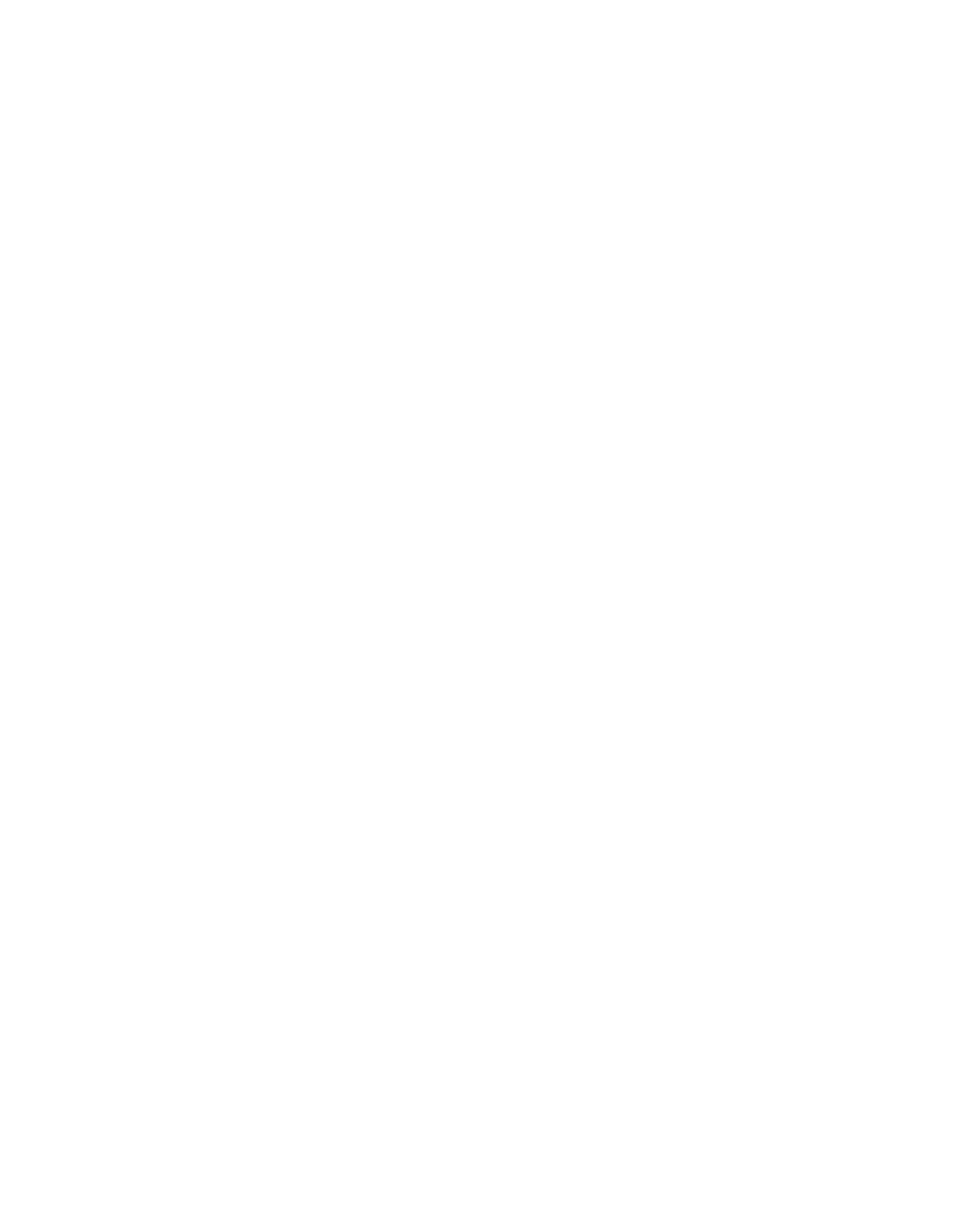# **● Academic Policy Committee (APC)**

- **○** Nothing to report
- **○** Meeting this month cancelled due to a lack of business on the agenda

## **● Honorary Degrees and Convocations Committee**

- **○** Nothing to Report.
- **○** Meeting is on March 14th

### **Personal Project**

### **African Studies program reform**

● Schedule a follow-up with Professor Medani once arrives back in Montreal this week, likely to take place this Friday

### **Inclusive Hiring**

● Waiting for to hear back from Professor Blackett